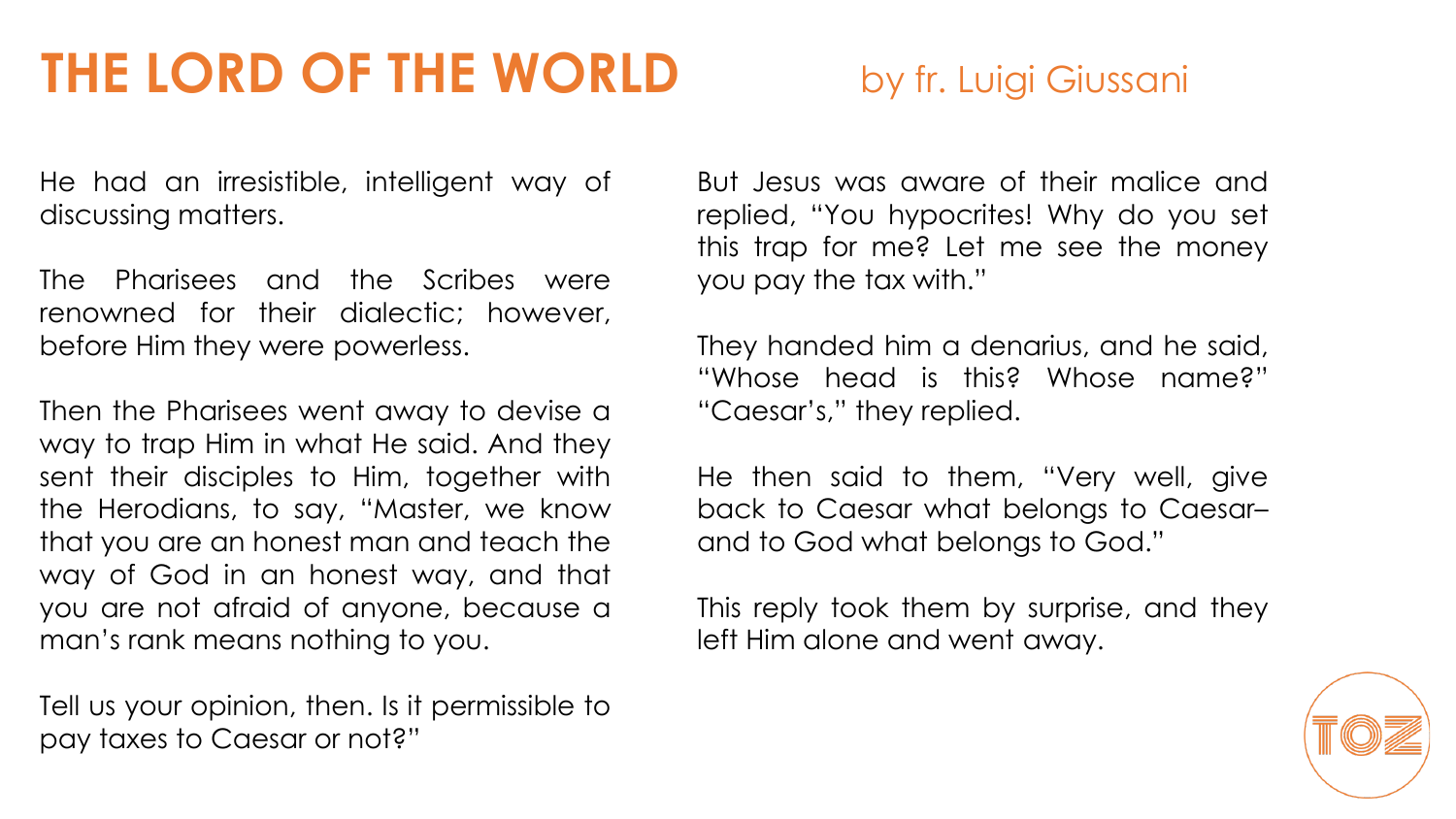## **THE LORD OF THE WORLD** by fr. Luigi Giussani

"At daybreak He appeared in the temple again; and as all the people came to Him, He sat down and began to teach them.

The Scribes and Pharisees brought a woman who had been caught committing adultery; and making her stand there in full view of everybody, they said to Jesus, 'Master, this woman was caught in the very act of committing adultery, and Moses has ordered us in the Law to condemn women like this to death by stoning. What have you to say?' They asked Him this as a test, looking for something to use against Him.

But Jesus bent down and started writing on the ground with His finger.

As they persisted with their question, He

looked up and said, 'If there is one of you who has not sinned, let him be the first to throw a stone at her.'

Then He bent down and wrote on the ground again. When they heard this they went away one by one, beginning with the eldest."

The trap is sprung and it challenges their hypocrisy.

The Master's word is so compelling and so difficult not to take seriously that it is overwhelming and even paralysing: "The police went back to the chief priests and Pharisees who said to them, 'Why haven't you brought Him?' The police replied, 'No one has ever spoken like Him.'"

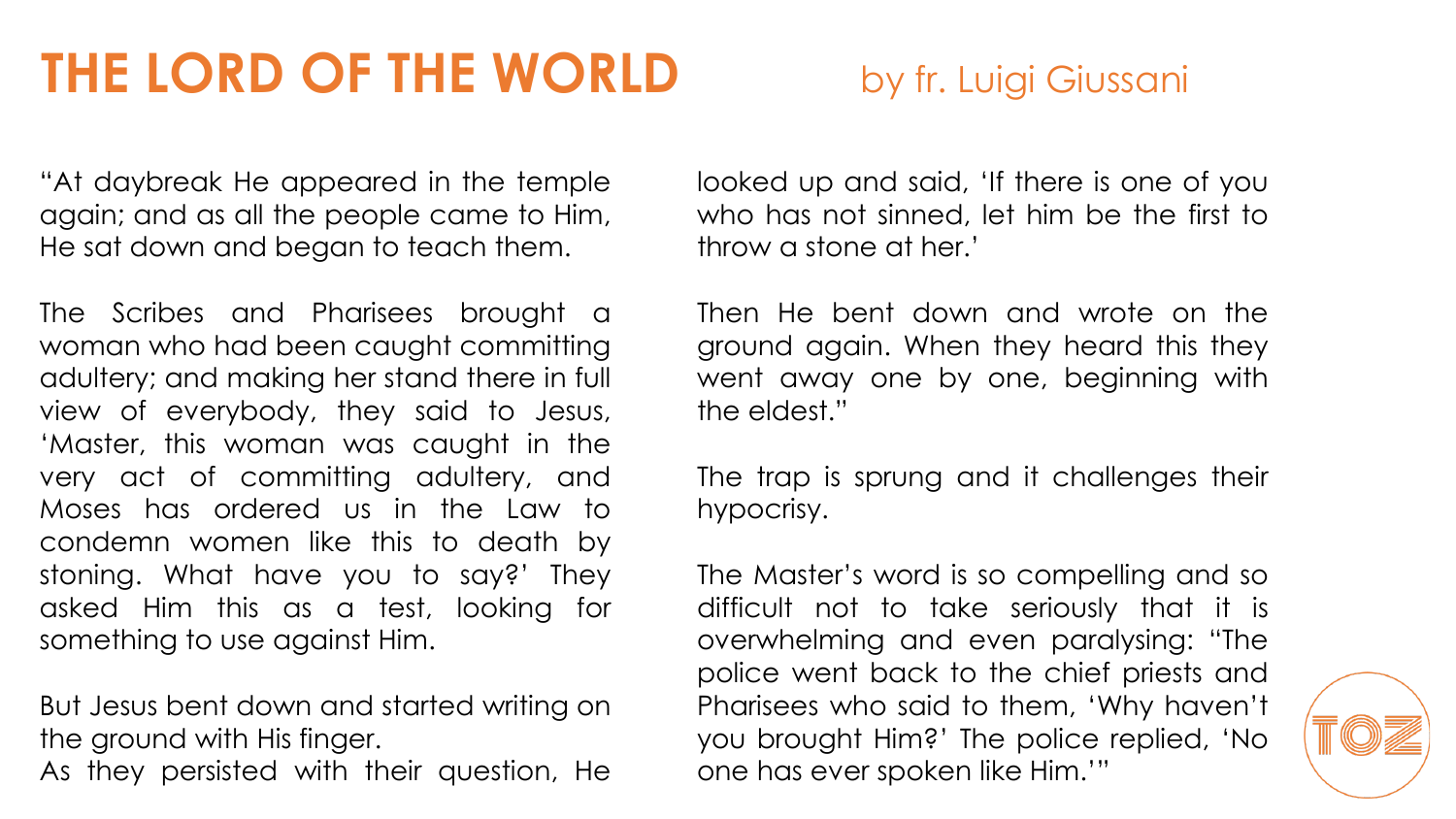# **THE GOOD SHEPHERD** by fr. Luigi Giussani

But another characteristic distinguishes Him. Those powerful people who can fathom our psyche, who speak from their chairs of learning, are seldom very good.

He, instead, "took a little child and set him by his side."

And again, "Now soon afterward He went to a town called Nain, accompanied by His disciples and a great number of people. When He was near the gate of the town it happened that a dead man was being carried out for burial, the only son of his mother, and she was a widow. And a considerable number of the townspeople were with her.

When the Lord saw her He felt sorry for her. 'Do not cry,' He said. Then He went up and

put His hand on the bier and the bearers stood still, and He said, 'Young man, I tell you to get up,' and the dead man sat up and began to talk, and Jesus gave him to his mother."

The experience of goodness is the encounter with an attitude that values and enhances us and gives us hope for what we shall become; it is "peace on earth," for God is good.

And God is good because He saves us. Redemption is the announcement of the positive in life.